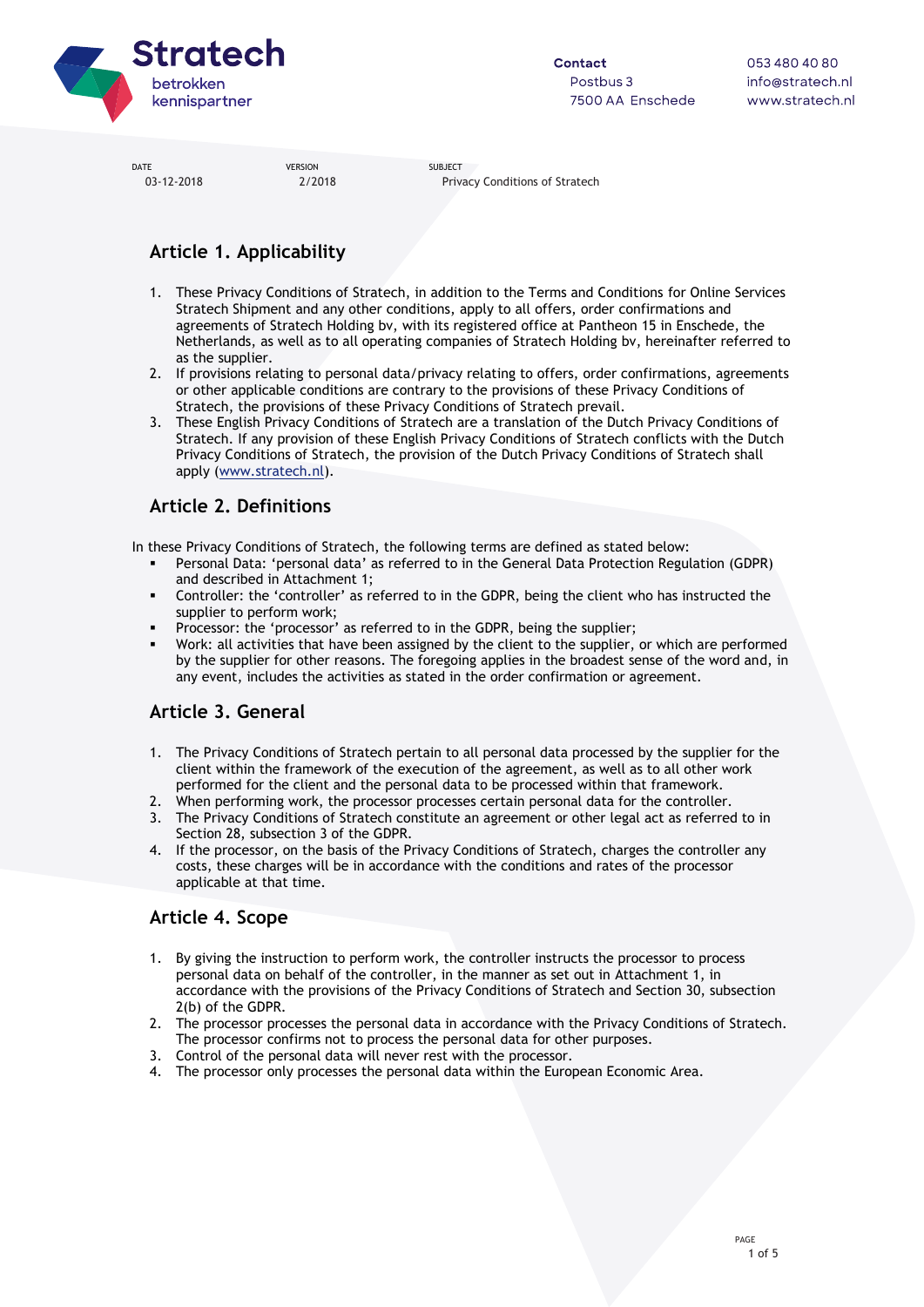

03-12-2018 2/2018 Privacy Conditions of Stratech

# **Article 5. Obligations of the controller**

- 1. The controller must take the necessary measures to ensure that the personal data, given the purposes for which they are collected or subsequently processed, are correct and accurate and made available as such to the processor. The controller guarantees towards the processor that no more personal data are collected than is strictly necessary for the performance of the work. Without prejudice to the obligations of the processor arising from these Privacy Conditions of Stratech and the GDPR, the controller is responsible for the processing of the personal data as described in Attachment 1, as well as for fulfilment of the obligations which the client, in his/her capacity of controller, is subject to on the basis of the GDPR and related laws and regulations. The controller is responsible for all obligations he/she is subject to under the GDPR. More in particular, the controller must comply with the provisions of Sections 24 and 25 of the GDPR by taking measures that include but are not limited to technical and organisational measures to ensure and to be able to demonstrate that the processing is in accordance with the GDPR (Section 24, subsection 1 of the GDPR), taking into account the nature, scope, context and purpose of the processing, as well as the various risks to the rights and freedoms of natural persons in terms of the probability and severity thereof.
- 2. Furthermore, the controller, taking into account the state of the art, the implementation costs and the nature, scope, context and purpose of the processing, as well as the various risks to the rights and freedoms of natural persons in terms of the probability and severity thereof in relation to the processing, both when determining the means of processing and during the processing itself, will implement appropriate technical and organisational measures, such as pseudonymisation, which have been designed to effectively implement data protection principles such as data minimisation and to integrate the necessary safeguards into the processing, in order to comply with GDPR regulations and protect the rights of data subjects (Section 25, subsection 1 of the GDPR). The controller will further implement appropriate technical and organisational measures, thereby ensuring that in principle only personal data are processed that are necessary for each specific purpose of processing (Section 25, subsection 2 of the GDPR).
- 3. The data controller will forward the name and contact details and, if appointed, the details of the data protection officer as referred to in Section 30, subsection 2(a) of the GDPR, to the processor and notify him/her of any changes therein.
- 4. The controller guarantees that it shall not require the processor process personal data whereby personal data are transferred to any third country or international organisation as referred to in Section 30, subsection 2(c) of the GDPR.
- 5. The controller indemnifies the processor against possible claims from third parties, including but not limited to those of data subjects as referred to in the GDPR and those of the Dutch Data Protection Authority, in connection with the breach of obligations of the controller pursuant to the provisions in this article and the GDPR.

# **Article 6. Confidentiality**

- 1. The processor and the persons employed by the processor or who perform work for him/her, insofar as these persons have access to personal data, only process the personal data on behalf of the controller, subject to deviating legal obligations or a court ruling to the contrary.
- 2. The processor and the persons employed by the processor or who perform work for him/her, insofar as these persons have access to personal data, are obliged to keep the personal data which they become aware of secret, except insofar as any legal requirement or court ruling obliges them to disclose or the requirement to disclose arises from a task. The obligation as referred to in the previous sentence applies both during the term of the agreement(s) with the controller and afterwards.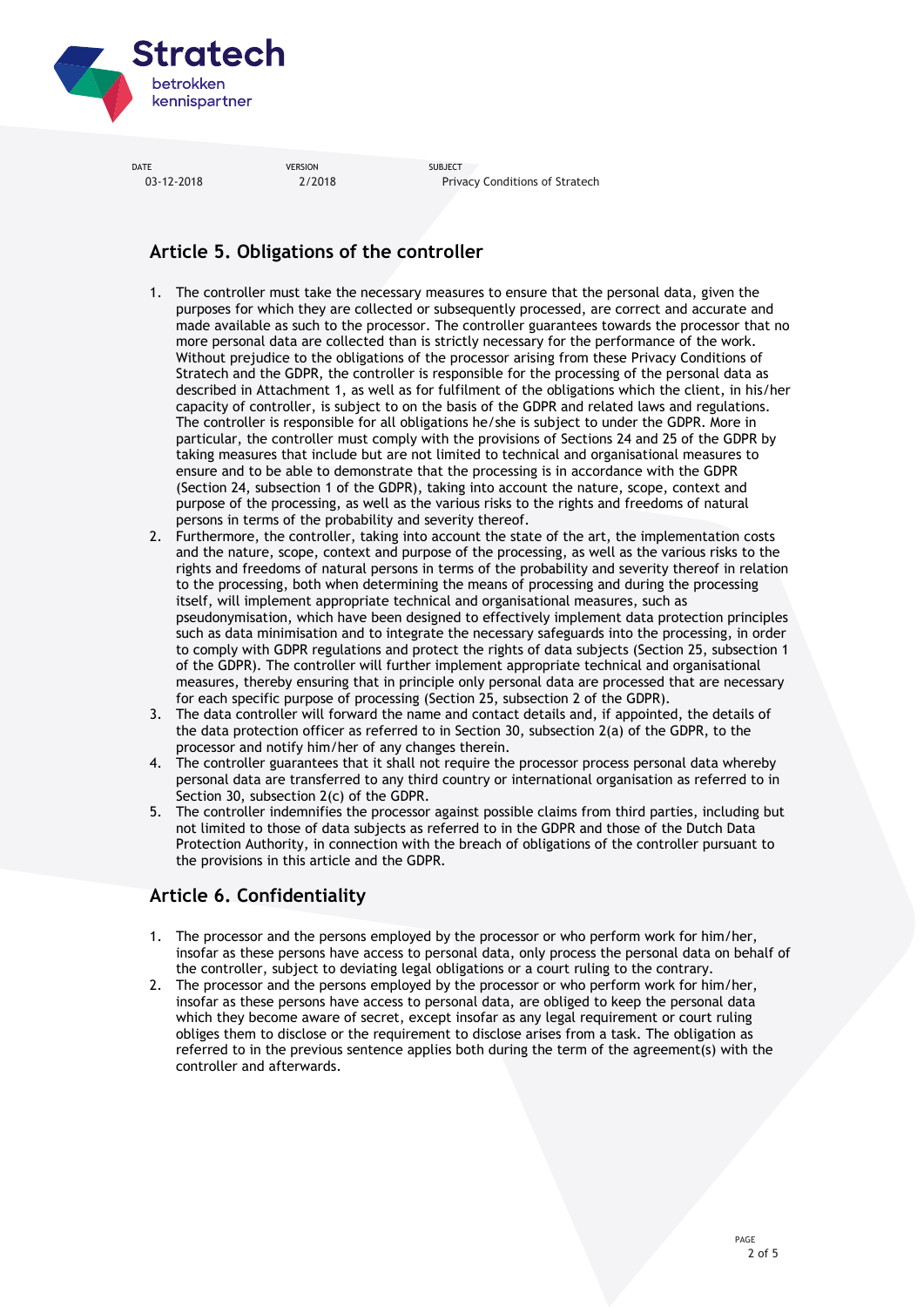

DATE SUBJECT SERVICES SUBJECT SUBJECT 03-12-2018 2/2018 Privacy Conditions of Stratech

# **Article 7. No further provision**

- 1. The processor will refrain from sharing personal data with third parties or otherwise making these available to them, unless the processor has been given prior written approval or an instruction from the controller to do so or is otherwise obliged to do so by virtue of the laws and regulations or a court ruling.
- 2. If, by virtue of the laws and regulations, the processor is obliged to share the personal data with third parties or otherwise make these available to them, the processor must notify the controller thereof in writing unless this is not permitted under said laws and regulations or court ruling.

## **Article 8. Security measures**

- 1. The processor, taking into account the applicable laws and regulations concerning the security of the processing of personal data, the state of the art, the implementation costs and the nature, scope, context and purpose of processing, as well as the various risks to the rights and freedoms of natural persons in terms of the probability and severity thereof in relation to the processing, will take technical and organisational security measures to ensure a level of security appropriate for the risk and protect the personal data processed by the processor against infringements in connection with the personal data as referred to in Section 4, subsection 12 of the GDPR. The measures are partly aimed at preventing the collection and further processing of personal data beyond what is strictly necessary for the performance of the work. In those instances where Section 4, subsection 12 of the GDPR refers to forwarded personal data, the responsibility of the processor only pertains to personal data received by him/her within the framework of an agreed assignment and which have been forwarded to him/her and not to personal data forwarded by the processor to the controller and/or third parties, other than sub-processor(s).
- 2. The security measures currently in place and of which the parties have determined that they are deemed appropriate as referred to in Section 32, subsection 1 of the GDPR, are set out in Attachment 2 and at the same time serve as a description as referred to in Section 30, subsection 2(d) of the GDPR.

# **Article 9. Monitoring compliance**

- 1. Within the framework of monitoring compliance by the processor with the Privacy Conditions of Stratech, solely with regard to the security measures taken within that context as referred to in Article 8, the processor, in accordance with the provisions of Section 28, subsection 3(h) of the GDPR, will have an audit report (ISAE 3000) drawn up by an external expert to be appointed by the processor, once per (calender) year. Said report will be made available by the processor to the controller.
- 2. The audits referred to Section 28, subsection 3(h) of the GDPR, including inspections, will not be carried out by the controller him/herself. In accordance with the provisions of the aforesaid article, the controller authorises the processor to appoint an auditor (the external expert referred to in paragraph 1) on behalf of the controller, in order to check compliance as referred to in paragraph 1.
- 3. The costs of the audit referred to in paragraph 1, as well as of any other activities of the processor for monitoring compliance with the obligations under Section 28, subsection 3(h) of the GDPR, will be at the expense of the controller. In the case of hosting, the costs of the annual audit are included in the costs of the hosting.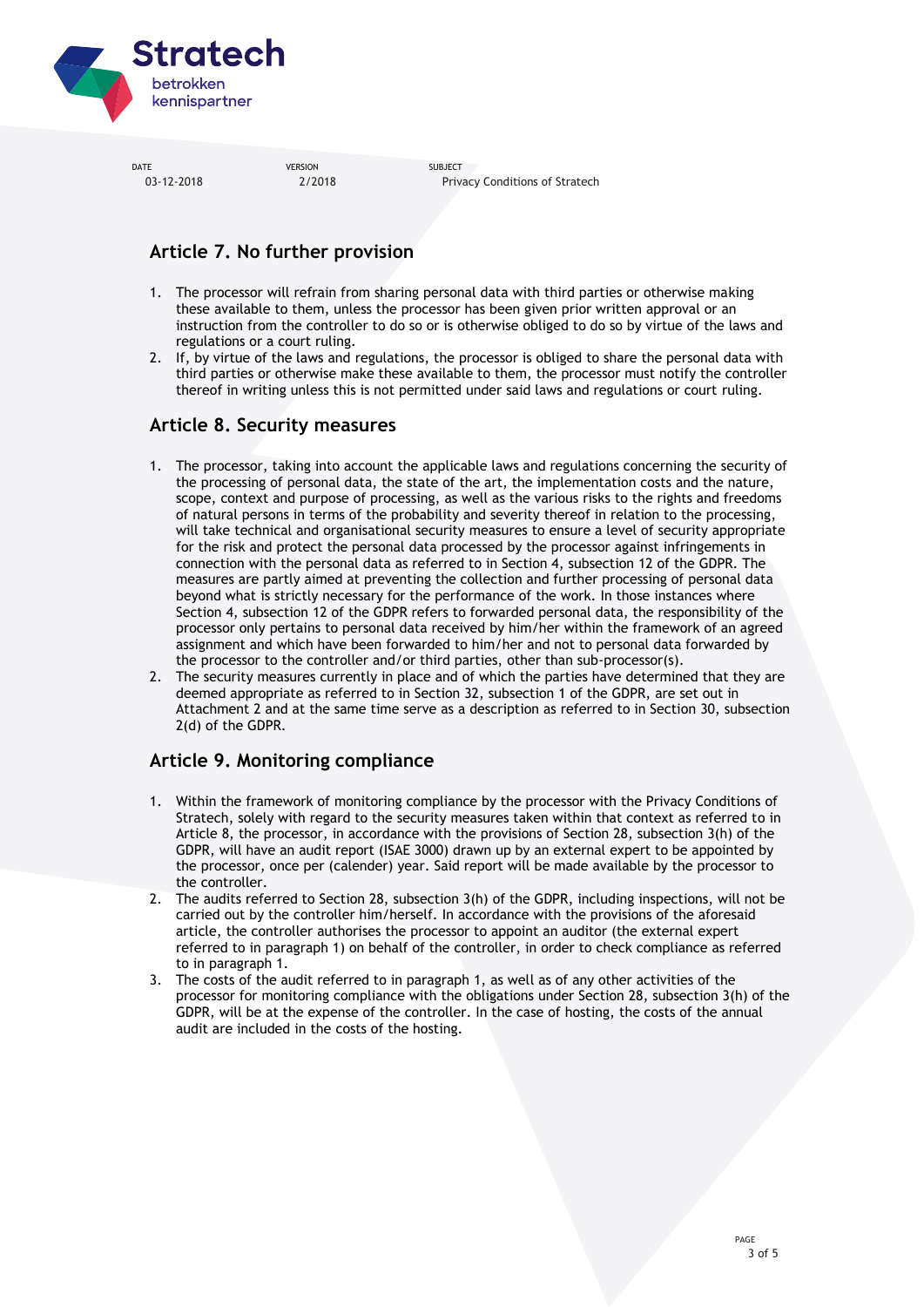

03-12-2018 2/2018 Privacy Conditions of Stratech

# **Article 10. Data breach**

- 1. In accordance with the provisions in Section 33, subsection 2 of the GDPR, the processor notifies the controller without unreasonable delay as soon as he/she has taken note of a breach in relation to the personal data. The processor, insofar as possible, will provide information (as referred to in Section 28, subsection 3(f) of the GDPR) about the nature of the personal data breach, the probable consequences of the personal data breach and the measures taken and to be taken by the processor.
- 2. The provisions of paragraph 1 of this article do not affect the obligations of the controller under the GDPR in the event of infringements as referred to in paragraph 1, more in particular but not limited to the obligations under Section 33 and 34 of the GDPR.

## **Article 11. Sub-processors**

- 1. During the performance of the work under the Privacy Conditions of Stratech, the processor is entitled to engage third parties (sub-processors, as referred to in Attachment 1), for which the controller grants general permission as referred to in Section 28, subsection 2 of the GDPR. The processor notifies the controller of the intended changes in respect of the addition or replacement of sub-processors, whereby the controller is offered the opportunity to object to these changes. Objections must be received by the processor within ten days of the notification as referred to above, in the absence of which the controller is deemed not to object. In all cases, objections will not be submitted on unreasonable grounds. The controller is entitled to terminate the agreements with the processor which are subject to the intended change to which objection has been made, with immediate effect if the engagement of the relevant sub-processor means that continuation of such agreements within the context of the Privacy Conditions of Stratech cannot reasonably be demanded from the controller. The processor is entitled to terminate the agreements with the controller which are subject to the intended change to which objection has been made, with immediate effect if without the engagement of the relevant sub-processors continuation of such agreements within the context of the Privacy Conditions of Stratech cannot reasonably be demanded from the processor.
- 2. If the processor engages a sub-processor, the processor must impose the Privacy Conditions of Stratech on the relevant sub-processor or, alternatively, the processor enters into a processor's or sub-processor's agreement with this sub-processor concerning the obligations of the subprocessor, in which the sub-processor is subject to the same data protection obligations as those imposed on the processor on the basis of the Privacy Conditions of Stratech. If the sub-processor fails to comply with its obligations in respect of data protection, the processor remains fully responsible towards the controller for the performance of the obligations of said sub-processor.

## **Article 12. Liability**

The processor is only liable for loss, insofar as this is caused by his/her activities as referred to in Section 82, subsection 2 of the GDPR, all this in accordance with the provisions of Section 82, subsection 2 of the GDPR. The processor is only liable for loss that is the direct and exclusive consequence of nonfulfilment of obligations by the processor under the Privacy Conditions of Stratech.

### **Article 13. Cooperation in the event of requests for assistance**

- 1. The processor, on the request of the controller, taking into account the nature of the processing and, insofar as this is possible, by taking appropriate technical and organisational measures, will assist the controller as referred to in Section 28 subsection 3(e) of the GDPR.
- 2. The processor, on the request of the controller, taking into account the nature of the processing and the information available to the processor, will assist the controller as referred to in Section 28, subsection 3(f) of the GDPR.
- 3. The processor is entitled to charge the costs he/she has to incur in connection with the provisions under paragraphs 1 and 2 to the controller.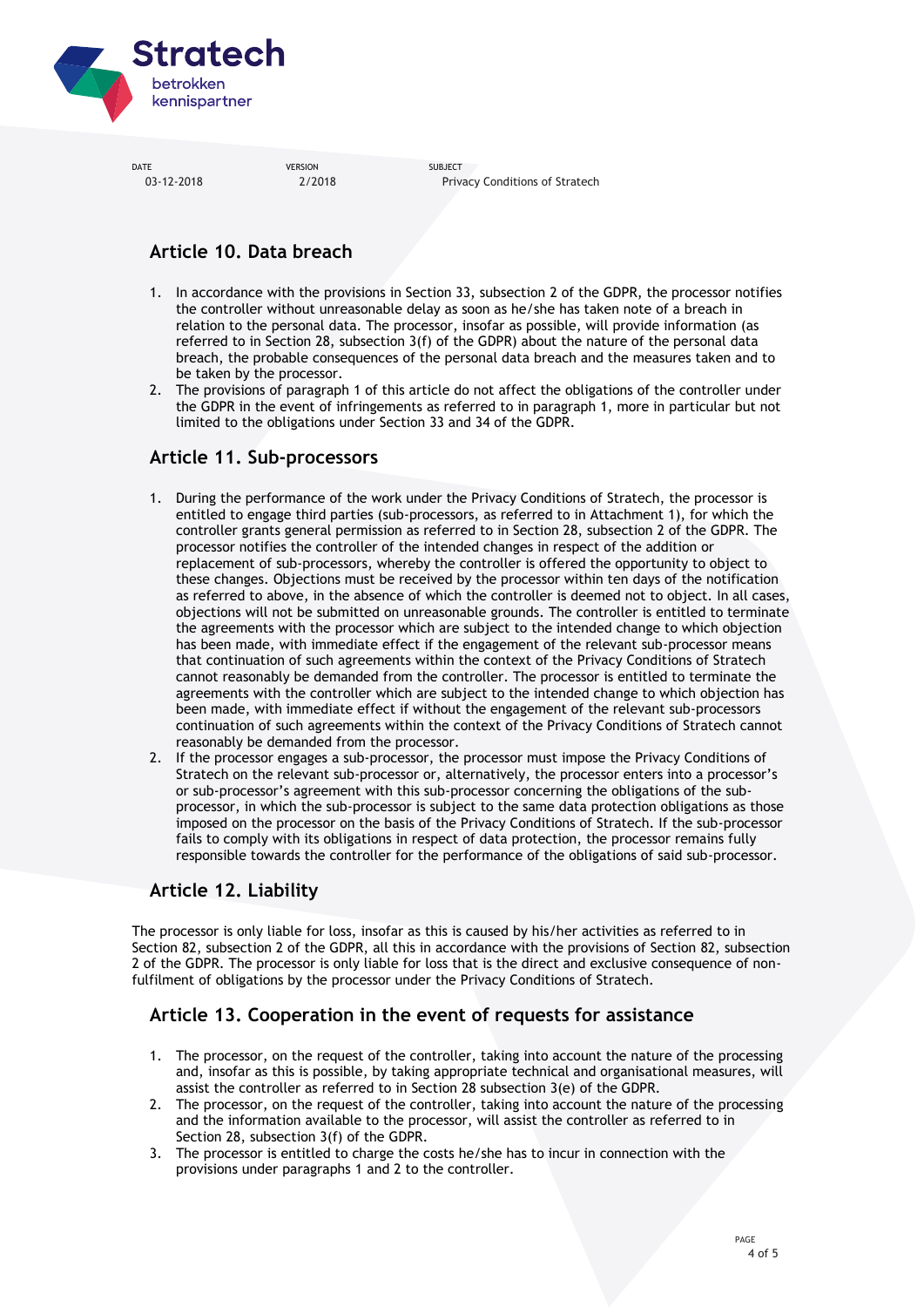

DATE SUBJECT SERVICES SUBJECT SUBJECT 03-12-2018 2/2018 Privacy Conditions of Stratech

## **Article 14. Term and termination**

- 1. As long as the processor performs work for the controller, the Privacy Conditions of Stratech apply.
- 2. If after the end of the agreement between the controller and the processor, the latter, under Union or Member State law, is obliged to store personal data during a statutory period, the processor will arrange for the removal of these personal data, one month after the end of the statutory retention obligation. The costs of complying with the statutory obligation to retain data can be passed on by the processor to the controller.
- 3. Upon termination of the agreement between the controller and the processor, the controller may request the processor, once and within one month of the end of the agreement, to provide the controller with the personal data available at the processor at the expense of the controller or to return it to him/her on a data carrier to be determined by the processor or by means of electronic transfer. The personal data will be erased after the end of the agreement, after the expiry of the aforesaid term of one month.

### **Article 15. Nullity**

If one or more provisions of these Privacy Conditions of Stratech are void or voided, the other conditions remain in full force. If any provision of these Privacy Conditions of Stratech is void or voided, the parties will consult each other about the content of a new provision, which provision will reflect the content of the original provision as closely as possible.

## **Article 16. Changes to the Privacy Conditions of Stratech**

The processor is entitled to unilaterally amend the Privacy Conditions of Stratech, including the corresponding appendices, if this in the view of the processor is reasonably required in connection with, inter alia, changes in the laws and regulations, case law relating to the (interpretation of) the GDPR, changes to the functionality of the software package, changes to the work and/or the security measures and/or changes to the processor's policy. A change is effective from the moment that the controller has received the amended Privacy Conditions of Stratech.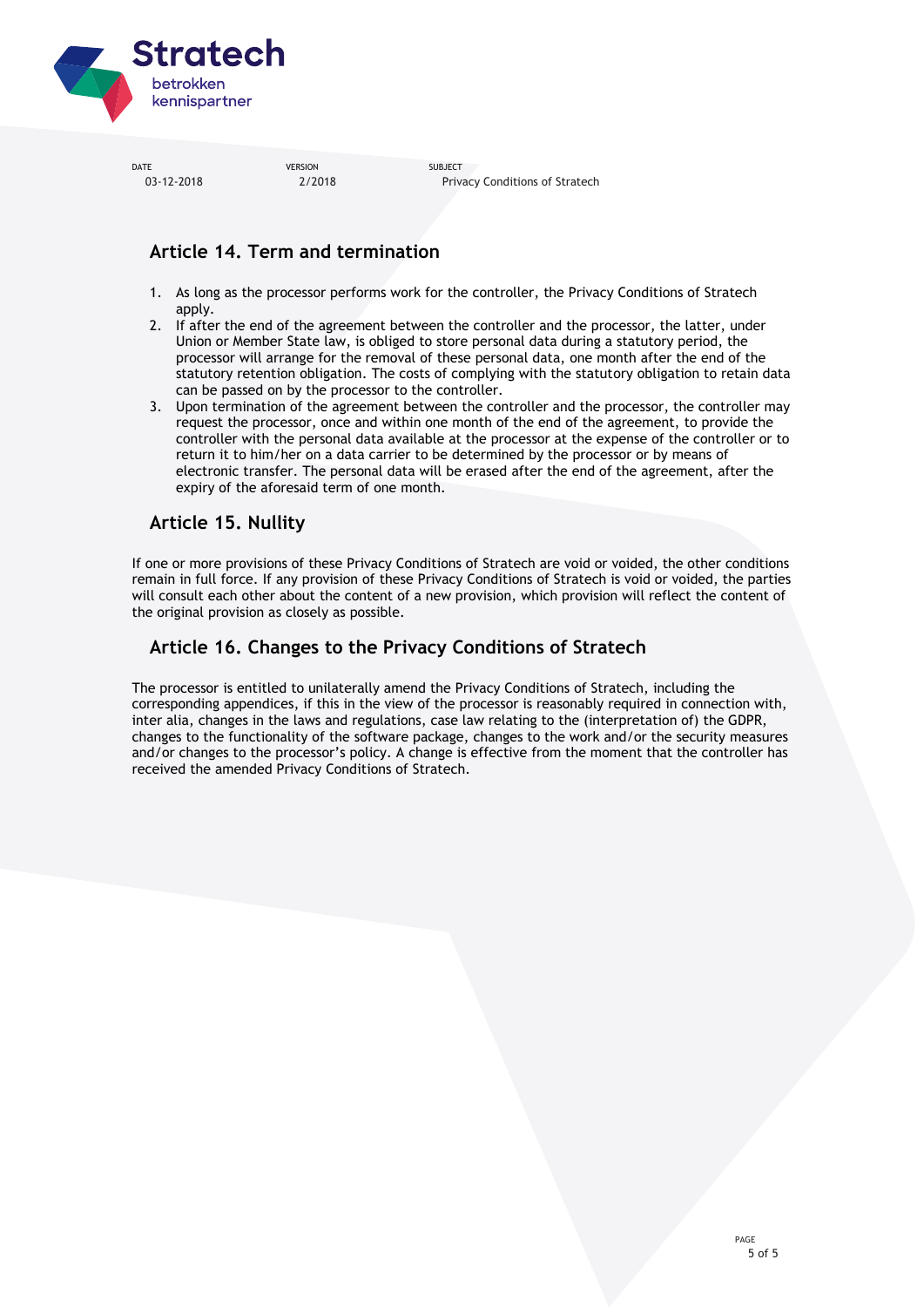

16-04-2021 1/2021/Shipment Privacy Conditions Stratech / Attachment 1

This attachment is attachment 1 as referred to in the Privacy Conditions of Stratech for controllers using the Stratech Shipment software package of the supplier.

The controller instructs the processor to carry out work. As part of this work, personal data of persons may be processed. This attachment sets out what personal data is processed and the work the processor carries out in that context for the controller.

This attachment is partly dependent on functionality amendments in the software package and may therefore change, following an update for example.

### **1. Version management**

| <b>DATE</b> | Change                                                                                                                                                                                                                                                                                                                                                                                                            |
|-------------|-------------------------------------------------------------------------------------------------------------------------------------------------------------------------------------------------------------------------------------------------------------------------------------------------------------------------------------------------------------------------------------------------------------------|
| 12/06/2020  | Version management added;<br>Customs added to Interfacing functionality;<br>In connection with the migration of the hosting environment from Root to Previder:<br>management activities for the supplier hosting environment by Root sub-<br>٠<br>processor cancelled;<br>Previder sub-processor added for management activities for the supplier hosting<br>$\mathbf{E} = \mathbf{E} \mathbf{E}$<br>environment. |
| 06/10/2020  | Removed Root sub-processor.                                                                                                                                                                                                                                                                                                                                                                                       |
| 16/04/2021  | Language correction to the latest version of the Dutch Privacy Conditions Stratech /<br>Attachment 1 (version 2/2020/Shipment).                                                                                                                                                                                                                                                                                   |

### **2. Personal data<sup>1</sup>**

The controller processes data of persons which, separately or combined, reasonably identify a natural person (identifying personal data). To this end, the controller uses the Stratech Shipment software package of the supplier. It relates to the (categories of) data set out below:

- User data
- Relation data

The controller will not record anything other than the (categories of) personal data referred to above.

### **3. Activities**

The processor processes (categories of) personal data set out above for the controller. The work arises from the agreements entered into between the supplier and the client and relate to one or more of the activities listed below:

Hosting

 $\overline{a}$ 

- This refers to the management activities relating to the hosting whereby the personal data is included in the hosting environment of the processor.
- Interfacing This refers to automated activities from the hosting environment of the processor whereby personal data is exchanged (received or transmitted) with systems of third parties via interfaces of modules such as the Chamber of Commerce and Customs.
	- Service provision This refers to activities performed by (a service desk employee of) the processor, often from the location of the processor whereby the employee has (remote) access to the personal data. This refers to activities performed by (an employee of) the processor, often at the location of the processor or, via remote access, at the location of the controller from the location of the

 $1$  The option to process certain (categories of) personal data may depend on the configuration of the software package used by the controller.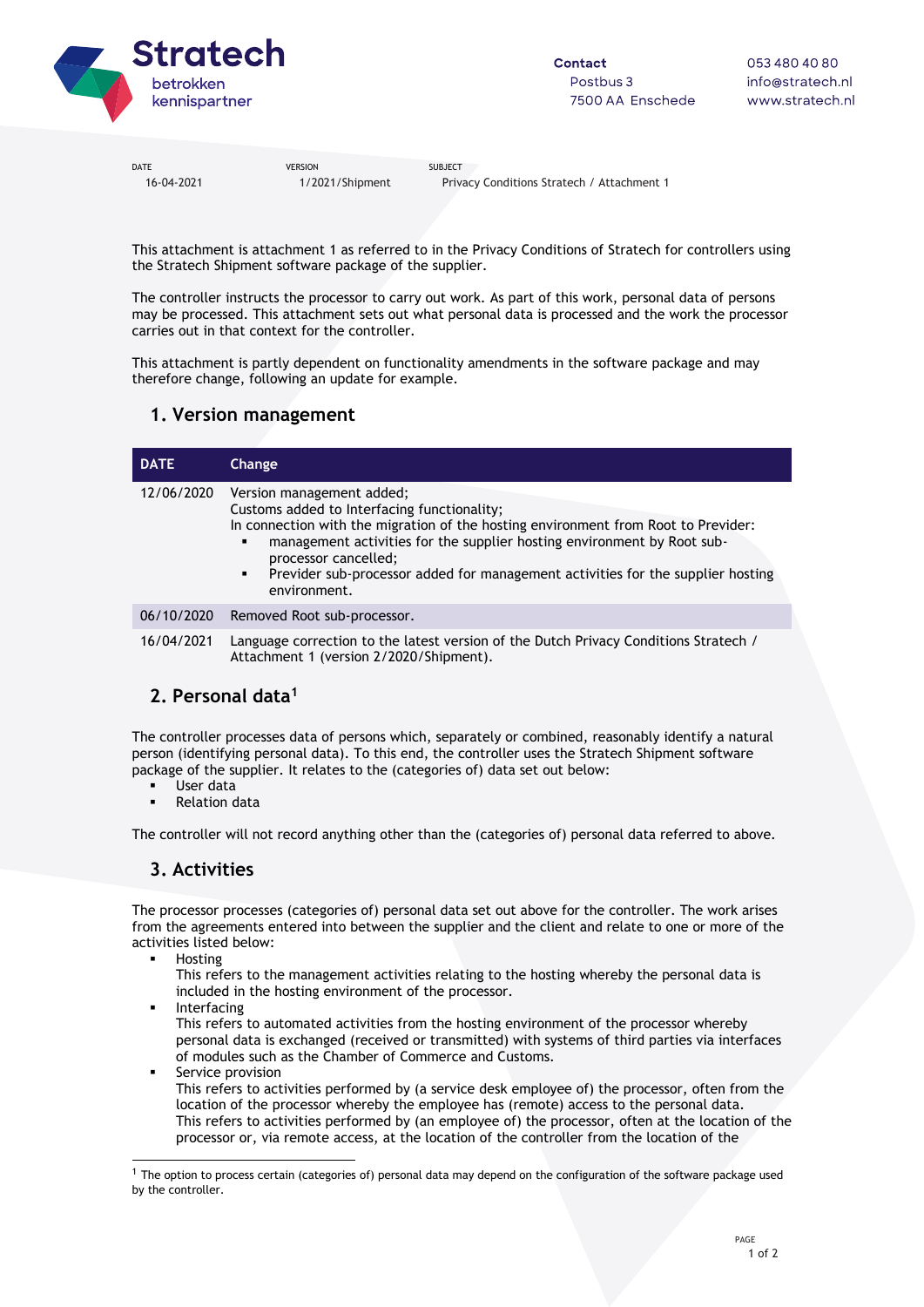

DATE SUBJECT SERVICES SUBJECT SUBJECT 16-04-2021 1/2021/Shipment Privacy Conditions Stratech / Attachment 1

processor, in the context of preventing and detecting imperfections in the software package, whereby the employee has access to the personal data.

### **4. Sub-processors**

For the performance of the work, the supplier uses the sub-processors listed below.

Name: Previder BV Contact details: Expolaan 50, 7556 BE in Hengelo Activities: management activities for the supplier hosting environment.

Name: Microsoft Corporation Contact details: One Microsoft Way, Redmond WA, USA 98052 Activities: management activities for the Microsoft Azure Core Services.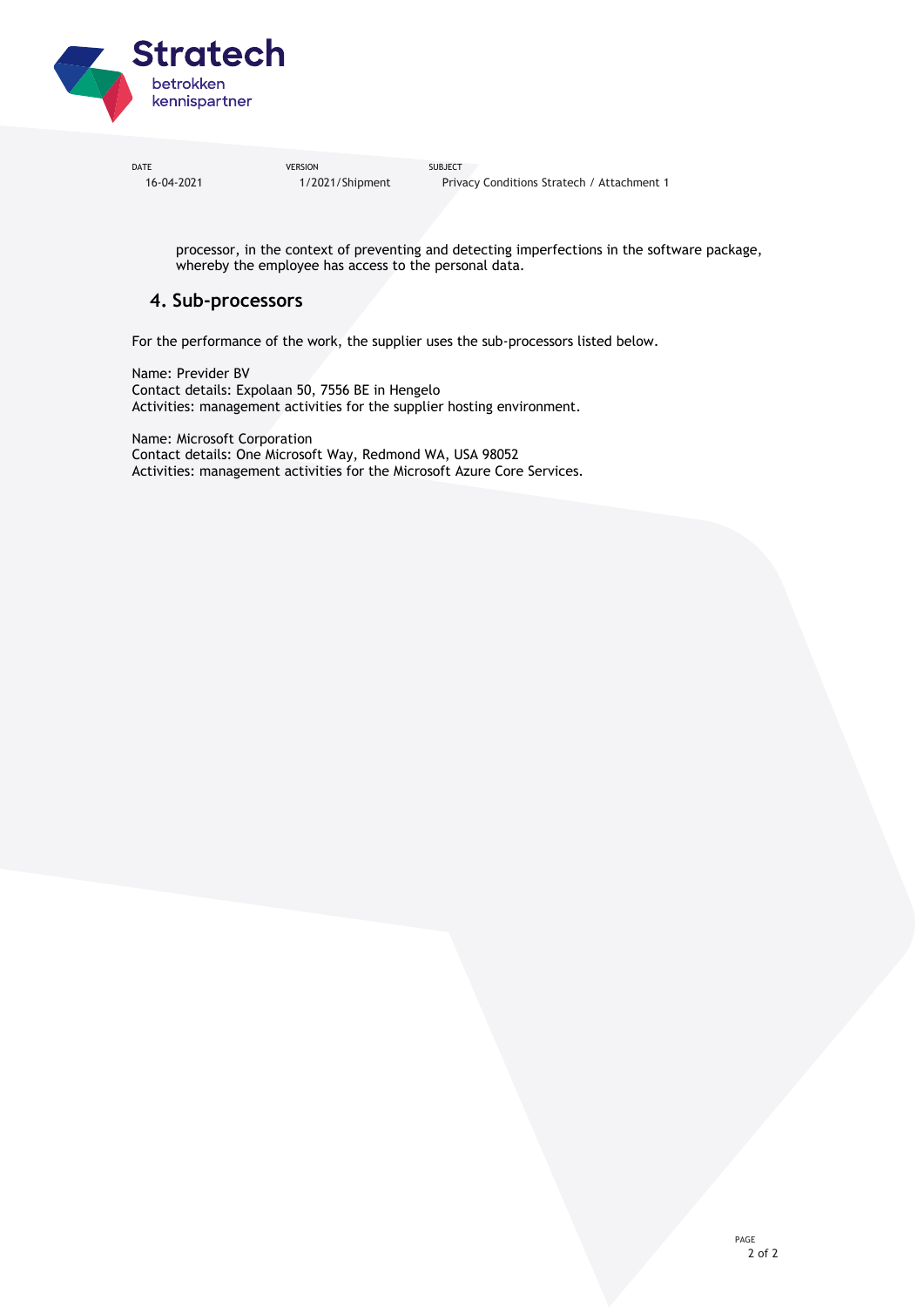

18-05-2021 2/2021/Stratech Privacy Conditions of Stratech / Attachment 2

This attachment is Attachment 2 as referred to in the Privacy Conditions of Stratech for controllers using the software package of the supplier referred to in Attachment 1 (as referred to in the Privacy Conditions of Stratech).

The controller instructs the processor to carry out work. As part of this work, personal data of persons may be processed. This attachment specifies the security measures taken by the processor.

### **1. Version management**

| <b>DATE</b> | Change                                                                                                                                                                                                                                                                                                                                   |
|-------------|------------------------------------------------------------------------------------------------------------------------------------------------------------------------------------------------------------------------------------------------------------------------------------------------------------------------------------------|
| 03/05/2018  | First version.                                                                                                                                                                                                                                                                                                                           |
| 11/06/2019  | Version management added;<br>Updated security measures.                                                                                                                                                                                                                                                                                  |
| 14/08/2019  | NEN certification removed from hosting provider.                                                                                                                                                                                                                                                                                         |
| 11/03/2020  | Tightened the measure relating to the allocation and use of special powers under<br>'Access security'.<br>In connection with the migration of the hosting environment from Root to Previder,<br>changed the term 'monthly' into 'on a regular basis' under 'Supplier relationships'.                                                     |
| 27/11/2020  | Language correction under "Employee-related security", concerning the measure "As<br>part of the terms of employment, employees must comply with their responsibilities<br>related to information security". Removal of the measures relating to: disaster<br>recovery procedure, supplier control and changes to the supplier services. |
| 16/04/2021  | Language correction to the latest version of the Dutch Privacy Conditions Stratech /<br>Attachment 2 (version 2/2020/Stratech).                                                                                                                                                                                                          |
| 18/05/2021  | Removal of overlapping security measures.                                                                                                                                                                                                                                                                                                |

### **2. Security measures**

The processor processes personal data as referred to in attachment 1 for the controller. The work results from the agreements concluded between the supplier and the client. The processor has taken the following technical and organisational measures. The security measures are listed per main security category.

### **Information security policy**

An information security policy has been formulated that is in compliance with the operating requirements and the relevant legislation and regulations.

The information security policy is tested on an ad hoc basis and on a regular basis and updated if necessary.

Acceptable Use Policy document has been formulated as part of the information security policy. All employees are informed of this document.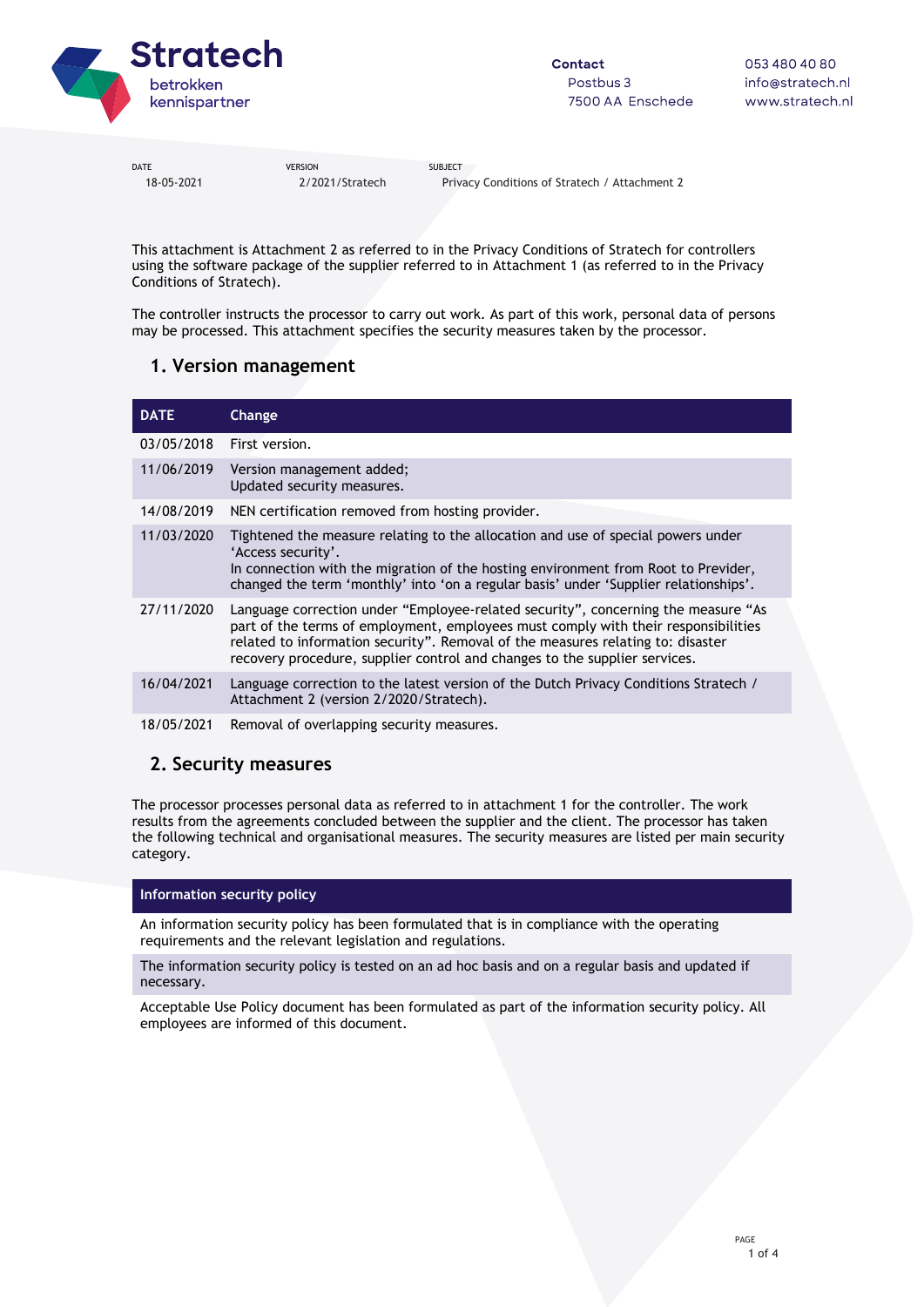

18-05-2021 2/2021/Stratech Privacy Conditions of Stratech / Attachment 2

### **Organising information security**

The employees' responsibilities with respect to information security are defined and have been allocated.

The responsibilities of IT managers and developers are separated in order to reduce the possibility of unintended changes to services.

The Acceptable Use Policy outlines responsibilities and restrictions employees must follow in regard to acceptable usage of the company's network, software, internet connection, devices, and ownership.

#### **Employee-related security**

As part of the terms of employment, employees must comply with their responsibilities related to information security.

Confidentiality is included in the employment contract.

Security awareness receives attention on a regular basis.

#### **Management of operating assets**

Based on a formal policy security measures have been implemented to protect against the risks of the use of portable and desktop computers and communication facilities.

Guidelines have been adopted regarding installation of software by employees.

Data carriers are disposed of in a secure manner when they are no longer needed.

#### **Access security**

Access to information systems is separated at network level by means of network segmentation.

A formal registration process for new and leaving employees has been set up in order to be able to assign and remove access rights.

The access rights of all employees to information systems and IT facilities are blocked upon termination of the employment, long-term absence or in case of suspension.

Users are only granted access to services in accordance to which they are specifically authorised.

The allocation and use of special authorization outside the standard authorizations arising from functional roles are restricted and controlled by means of an exception procedure.

Access to systems and applications takes place via a secure login procedure.

Information systems are configured to require complex passwords.

#### **Cryptography**

A policy has been formulated for the use of cryptography to protect information.

Encryption is applied to the information stored on portable and desktop computers.

All public sites are provided with an SSL certificate for the purpose of encrypting the traffic and demonstrating ownership of the relevant site. In addition to encryption, several best practices are applied for the purpose of securing websites and webservers.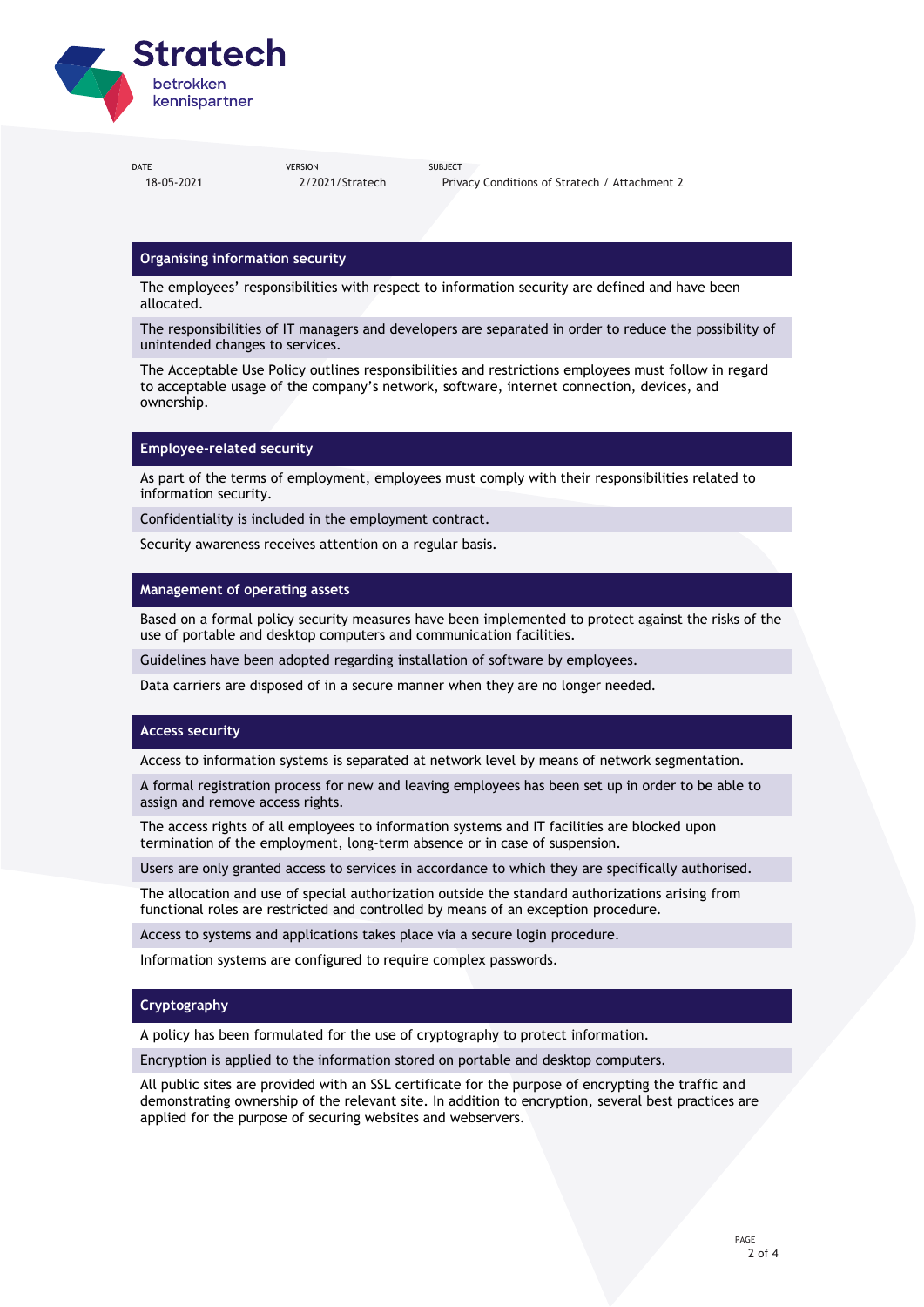

18-05-2021 2/2021/Stratech Privacy Conditions of Stratech / Attachment 2

### **Physical security and security of the environment**

Secure zones are protected by means of appropriate access security in order to ensure that only authorised employees are admitted.

Equipment is placed and protected in such a manner that the external risks of damage and breakdowns as well as the possibility of unauthorised access are reduced. The infrastructure for the purpose of application hosting has been placed in a professional data centre.

Automated backups are stored in two physically separated locations.

The backups are stored on equipment in locked rooms with access security.

The office building is provided with a burglar alarm and a follow-up procedure has been laid down.

The office building is provided with fire detection including automatic alarming.

The office building is provided with camera surveillance and videos are stored.

#### **Security of the business operations**

The use of auxiliary software such as key loggers and network inventory tools, which could be used to circumvent system and application security measures, is not allowed unless this occurs on the basis of a formalised exception process.

Servers and computers are equipped with security software.

The IT infrastructure is updated on a regular basis and urgent security patches are scheduled immediately.

The application environment is included in the availability monitoring.

Hardening principles are applied to the servers.

#### **Communication security**

Firewall rules are inspected on a regular basis and adjusted if necessary.

Management of information systems must be conducted at all times by means of a personal administrative account, with the exception of devices that do not support this.

Management of network equipment is structured in such a manner that it is only available via internal, authorised networks. Exceptions to the above are only possible on the basis of a formalised exception process.

#### **Management of information security incidents**

A process has been set up to handle security incidents (including breaches related to personal data). Implementation of improvement measures is part of this process.

#### **Information security aspects of business continuity management**

A process has been set up to validate the integrity and availability of backups.

Reports are generated for each backup to recover in case of backup failures.

The server platform is designed to be redundant for the purpose of continuing the services in case of hardware failure.